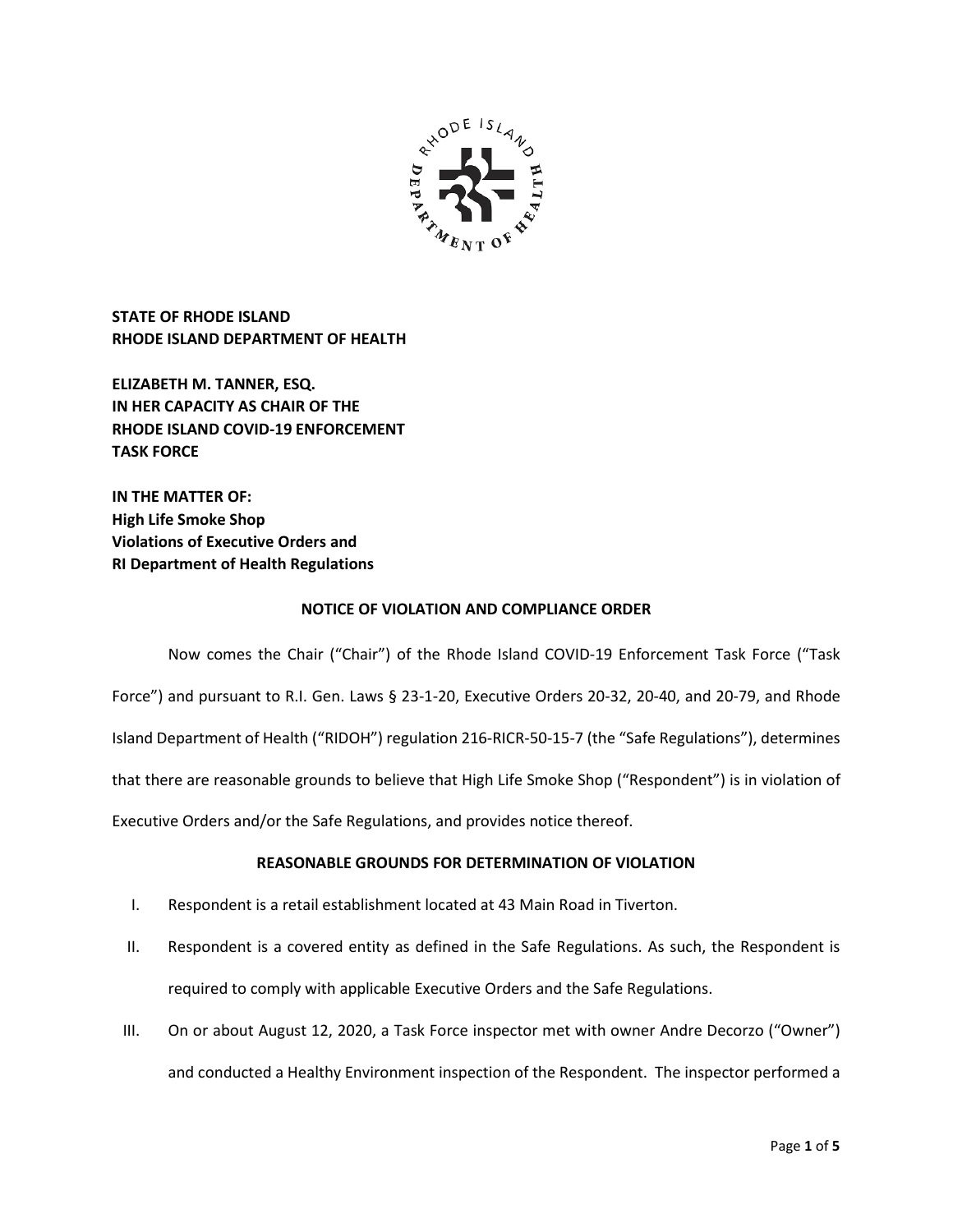checklist inspection based on the Safe Regulations and determined that Respondent scored a 3/11 for overall requirements. After the inspection, the inspector provided information and resources to the Respondent to help it achieve full compliance. This included a recommendation to the Respondent on how to access www.ReopeningRI.com and the relevant websites for the Executive Orders, rules, regulations, and guidance. The Respondent was also advised that an inspector would conduct a reinspection in the near future.

- IV. On or about September 18, 2020, the same Task Force inspector conducted a reinspection of the Respondent. The inspector met with an employee and again performed a checklist inspection based on the Safe Regulations. The inspector determined that the Respondent scored a 6/11 for overall requirements and had not made significant improvements toward achieving full compliance. After the inspection, the inspector again provided information and resources to the Respondent to help it achieve full compliance.
- V. On or about October 2, 2020, the same Task Force inspector conducted a reinspection of the Respondent. The inspector again met with the Owner and again performed a checklist inspection based on the Safe Regulations. The inspector determined that the Respondent scored a 5/12 for overall requirements and had not made any corrections since the inspection of September 18, 2020.
- VI. Therefore, as a result of the Respondent's continued failure to comply with applicable Executive Orders and the Safe Regulations, and in the absence of any other information to rebut the allegations above, RIDOH has drawn the conclusion that the above allegations are true, and the Respondent is not in compliance with applicable Executive Orders and/or the Safe Regulations.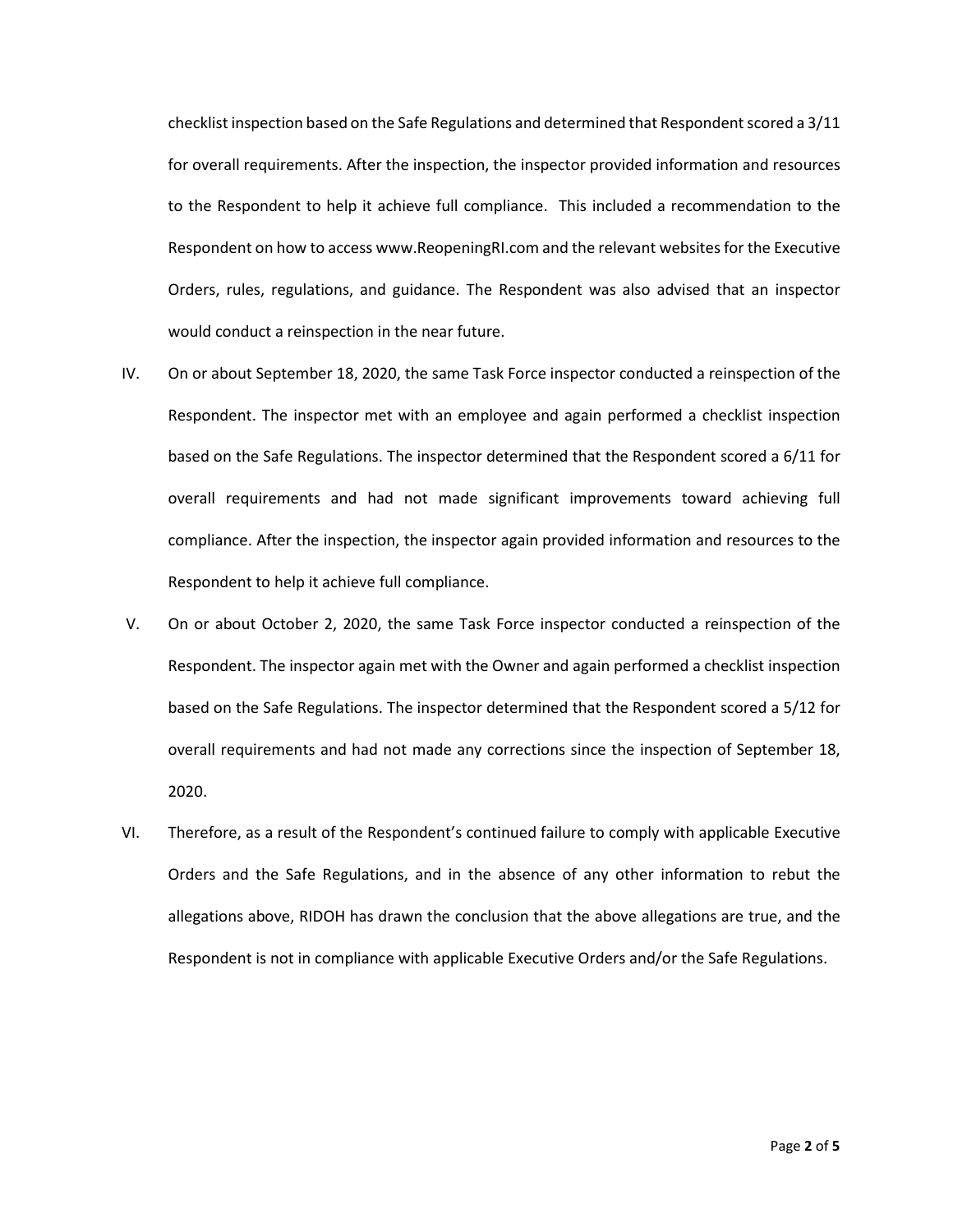#### **ALLEGED VIOLATIONS**

The following alleged violations stem from the October 2, 2020 reinspection.

- I. Respondent is in violation of Section  $7.4.1(A)(1)$  of the Safe Regulations, which requires each covered entity to develop, maintain, and ensure compliance with a written plan for the safe operation of the establishment. Upon request, Respondent could not produce a written plan.
- II. Respondent is in violation of Section 7.4.1(A)(1)(a) of the Safe Regulations, which requires establishments to ensure compliance with a plan that includes procedures relative to, among other things, physical distancing at all times, to the extent feasible, and additional measures to be taken in high traffic, communal, or other areas where physical distancing is not feasible. As stated, above, Respondent admitted to not having the required plan and the inspector observed that there were no measures in place to ensure that physical distancing was maintained.
- III. Respondent is in violation of Section  $7.4.1(A)(4)$  of the Safe Regulations, which requires each covered entity to ensure the placement of posters or signs at entry to its establishments educating any individual at the establishment concerning entry screening, required physical distancing, use of cloth face coverings, and other subjects as provided in guidance issued by RIDOH. The inspector observed that none of the required information was posted at the entry to the establishment and concluded, therefore, that the Respondent failed to ensure the placement of required posters.
- IV. Respondent is in violation of Sections 7.4.1(A)(6) & (7) of the Safe Regulations, which require each covered entity to ensure the performance of environmental cleaning of its establishments once per day and to maintain records documenting such environmental cleaning. Upon request, the Respondent could not produce the required records.
- V. Respondent is in violation of Section 7.4.1(A)(2) of the Safe Regulations, which requires each covered entity to implement and ensure compliance with screening of all individuals entering its establishment(s) at any time for any reason. Upon inquiry, the Respondent admitted that it did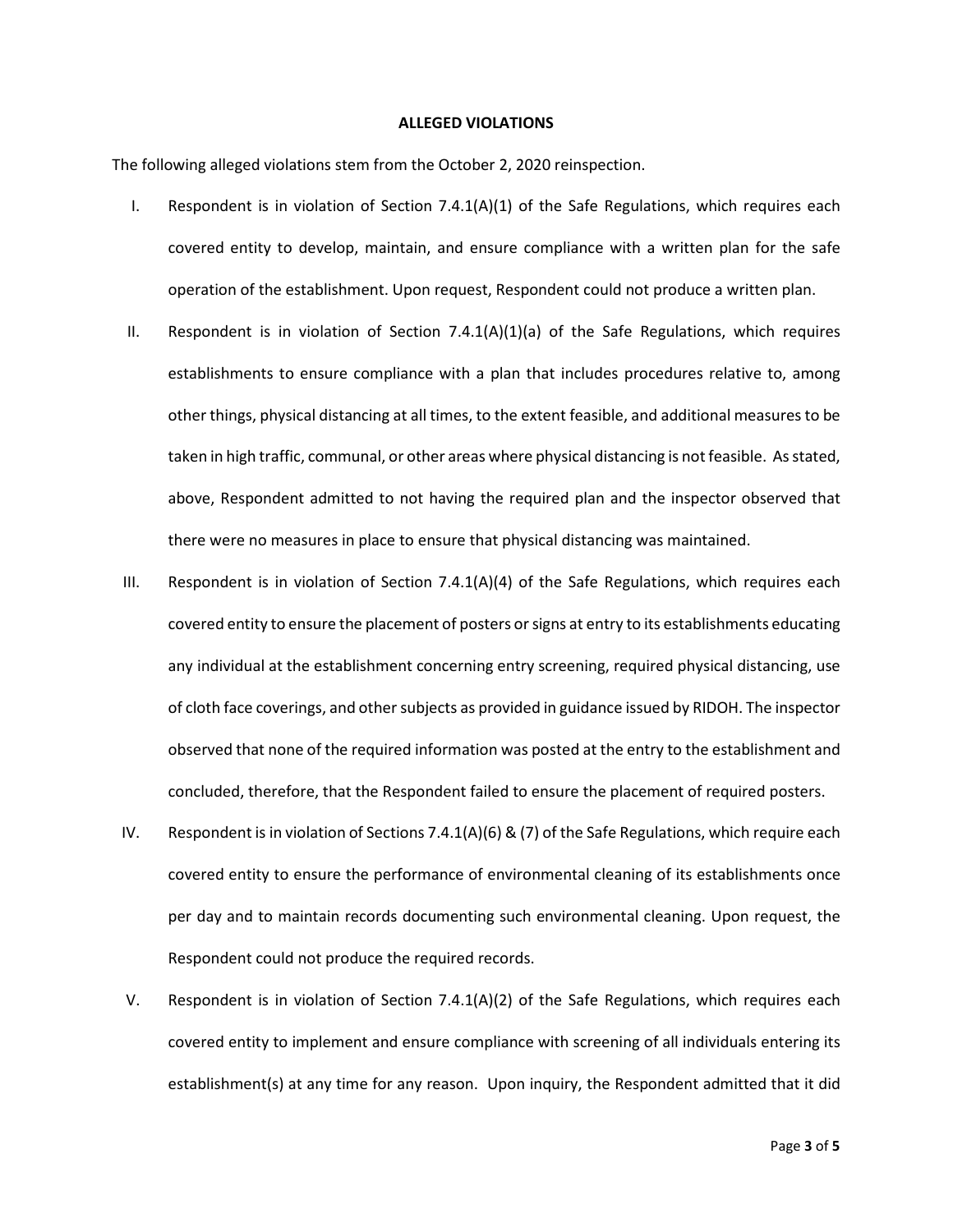not conduct entry screening. In addition, there were no posters visible at or near the entrance concerning entry screening.

VI. Respondent is in violation of Section 7.4.1(A)(8) of the Safe Regulations, which requires all covered entities to maintain an employee work log that identifies the full name, phone number, and the date and time of all shifts worked by each employee. This work log must be maintained for at least thirty (30) days. Upon request, Respondent could not produce an employee work log.

### **ORDER**

It is hereby ORDERED, that on or before the tenth (10<sup>th</sup>) day from service of this Notice of Violation and Compliance Order, Respondent shall remedy the above cited violations and come into full compliance with applicable Executive Orders and Regulations, by fulfilling the conditions as set forth below:

- I. Respondent shall develop, maintain, and ensure compliance with a written plan for the safe operation of the establishment.
- II. Respondent shall maintain an employee work log that identifies the full name, phone number, and the date and time of all shifts worked by each employee. This work log must be maintained for at least thirty (30) days.
- III. Respondent shall ensure the performance of environmental cleaning of its establishment once per day and maintain records documenting such environmental cleaning.
- IV. Respondent shall implement and ensure compliance with screening of all individuals entering its establishment(s) at any time for any reason.
- V. Respondent shall ensure the placement of posters or signs at entry to its establishment educating any individual at the establishment concerning entry screening, required physical distancing, use of cloth face coverings, and other subjects as provided in guidance issued by RIDOH.
- VI. Respondent shall ensure compliance with its plan for safe operation, required pursuant to Section 7.4.1(A)(1) of the Safe Regulations, including compliance with, among other things, procedures